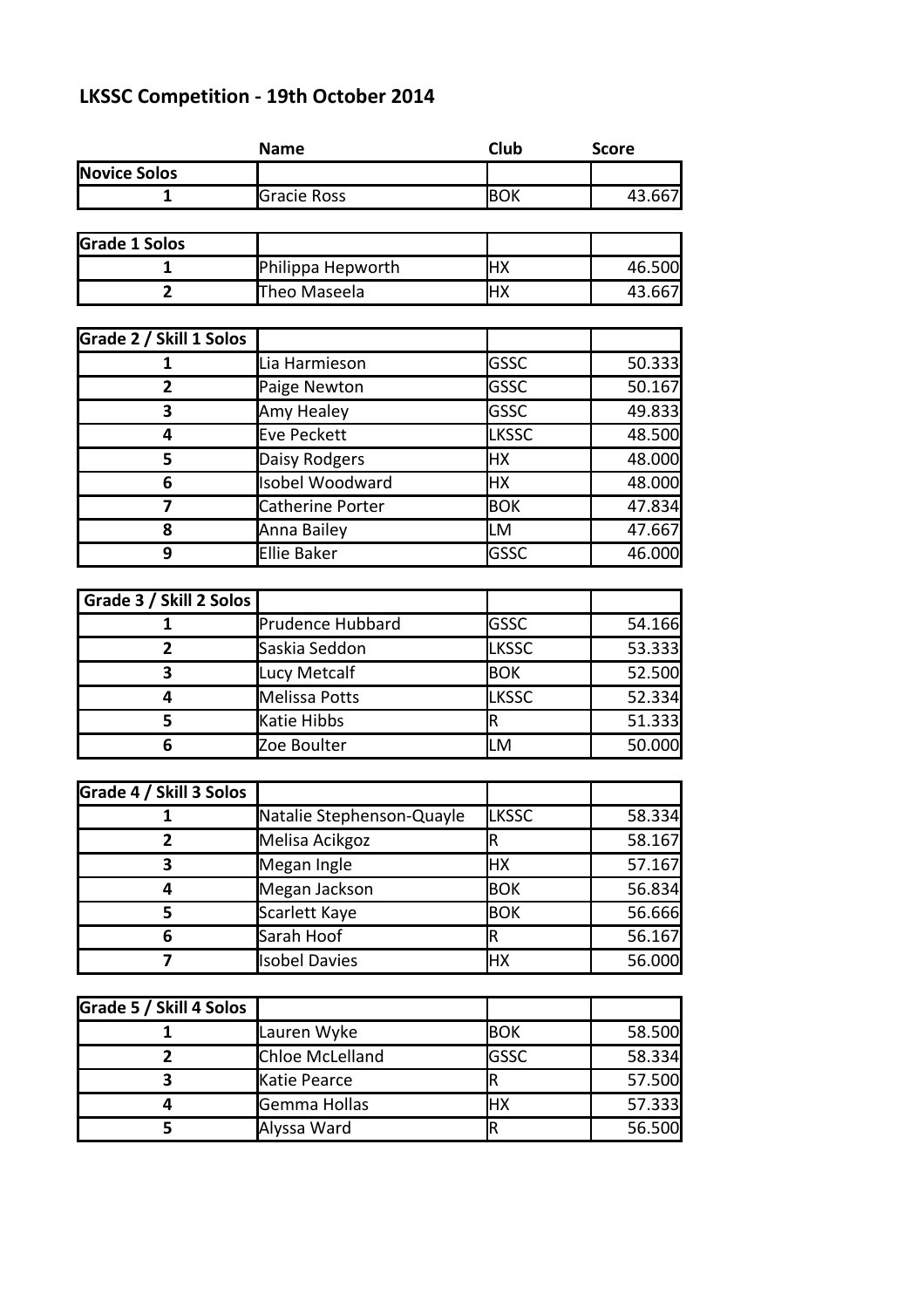## **LKSSC Competition - 19th October 2014**

|                     | <b>Name</b>                            | Club          | <b>Score</b> |
|---------------------|----------------------------------------|---------------|--------------|
| <b>Novice Duets</b> |                                        |               |              |
|                     | Aimee Blackett / Anna Waldock          | <b>I</b> GSSC | 45.667       |
|                     | Pauline Bogdanovich / Jessica Donnelly |               | 44.333       |
|                     | Stacey Hallam / Ellie Mae Topp         |               | 43.667       |
|                     | Laura Champion / Sophie Robinson       | <b>I</b> GSSC | 43.500       |
|                     | Lily Creaner / Sarah Davis             | <b>GSSC</b>   | 42.500       |

| <b>Grade 1 Duets</b> |                                                  |              |        |
|----------------------|--------------------------------------------------|--------------|--------|
|                      | Lydia Brodie / Hannah Spencer / Jess Heslop GSSC |              | 49.667 |
|                      | Darcy Irwin / Alexandra Finn                     | <b>LKSSC</b> | 44.833 |
|                      | Laura Ward / Yelena Hobson                       |              | 44.500 |
|                      | Catherine Shaw / Mabel Lampar                    | HХ           | 42.334 |

| Grade 2 / Skill 1 Duets |                                       |             |        |
|-------------------------|---------------------------------------|-------------|--------|
|                         | Paige Newton / Amy Healey             | <b>GSSC</b> | 50.667 |
|                         | Claire Bailey / Bethany Blunden       |             | 50.500 |
|                         | <b>Isobel Woodward / Emily Bailes</b> | HХ          | 49.000 |
|                         | Niamh Cooper / Erica Wright           | LM          | 48.666 |
|                         | Daisy Rodgers / Alice Stratton        | IНX         | 47.666 |
|                         | Philippa Hepworth / Maddison Kaney    | HХ          | 47.000 |

| Grade 3 / Skill 2 Duets |                                     |              |        |
|-------------------------|-------------------------------------|--------------|--------|
|                         | Faye Burnley / Stephany Howson      |              | 56.500 |
|                         | Holly Waite / Hephzi Leather Barrow | IHX          | 53.833 |
|                         | Melissa Potts / Fern Burnley        | <b>LKSSC</b> | 53.000 |
|                         | Saskia Seddon / Jasmine Potts       | <b>LKSSC</b> | 52.500 |

| Grade 4 / Skill 3 Duets l |                                 |      |        |
|---------------------------|---------------------------------|------|--------|
|                           | Melisa Acikgoz / Felicity Otter |      | 57.334 |
|                           | Megan Ingle / Isobel Davies     | нх   | 56.834 |
|                           | Rachel Harris / Anggita Gunawan | Івок | 55.667 |
|                           | Sarah Hoof / Katie Hibbs        |      | 53.667 |

| Grade 5 / Skill 4 Duets |                                  |      |        |
|-------------------------|----------------------------------|------|--------|
|                         | Katie Pearce / Alyssa Ward       |      | 57.500 |
|                         | <b>Freya Hill / Gemma Hollas</b> | IНX  | 56.500 |
|                         | Lauren Wyke / Megan Jackson      | lbok | 56.000 |